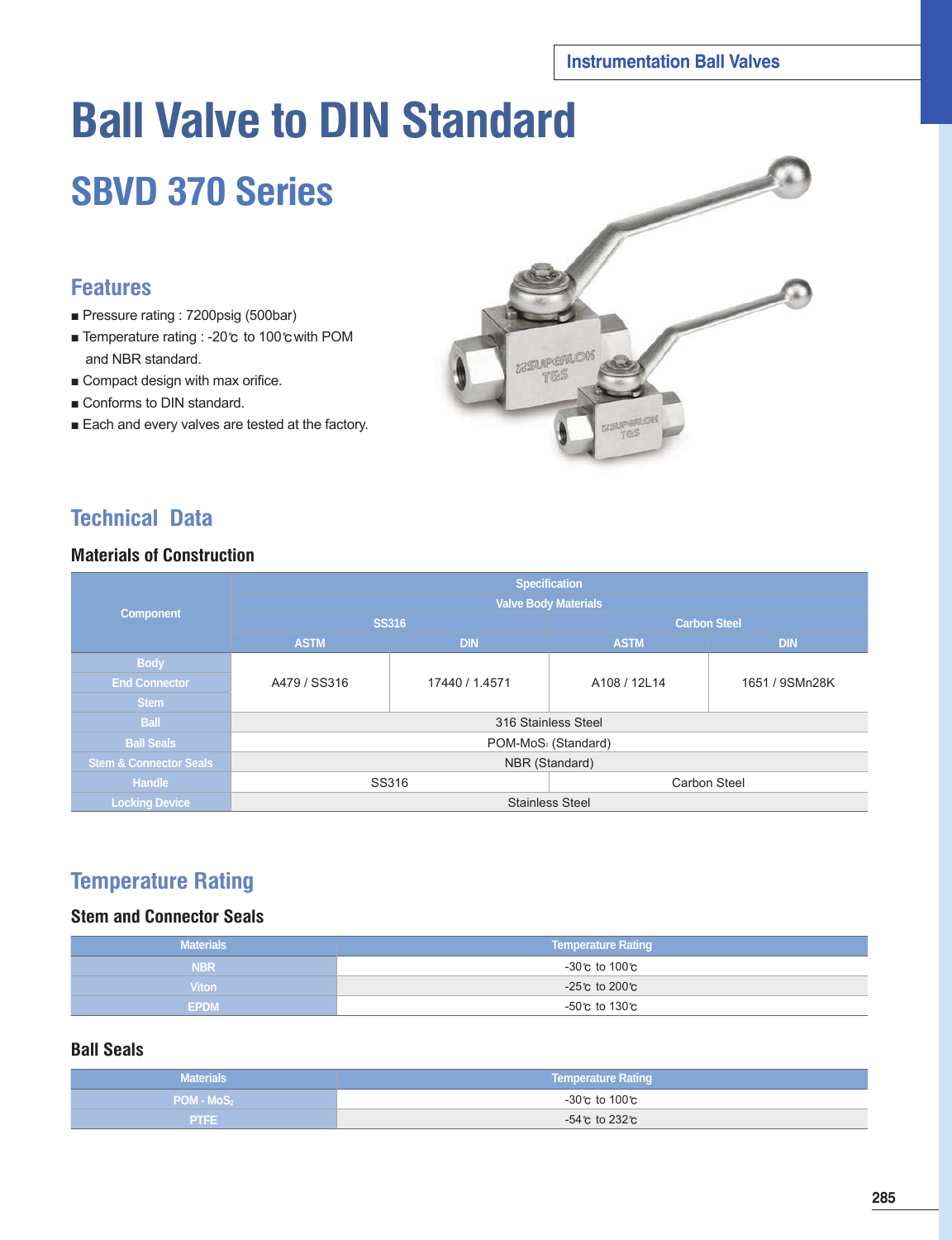## **Specification**



## **Table of Dimension**